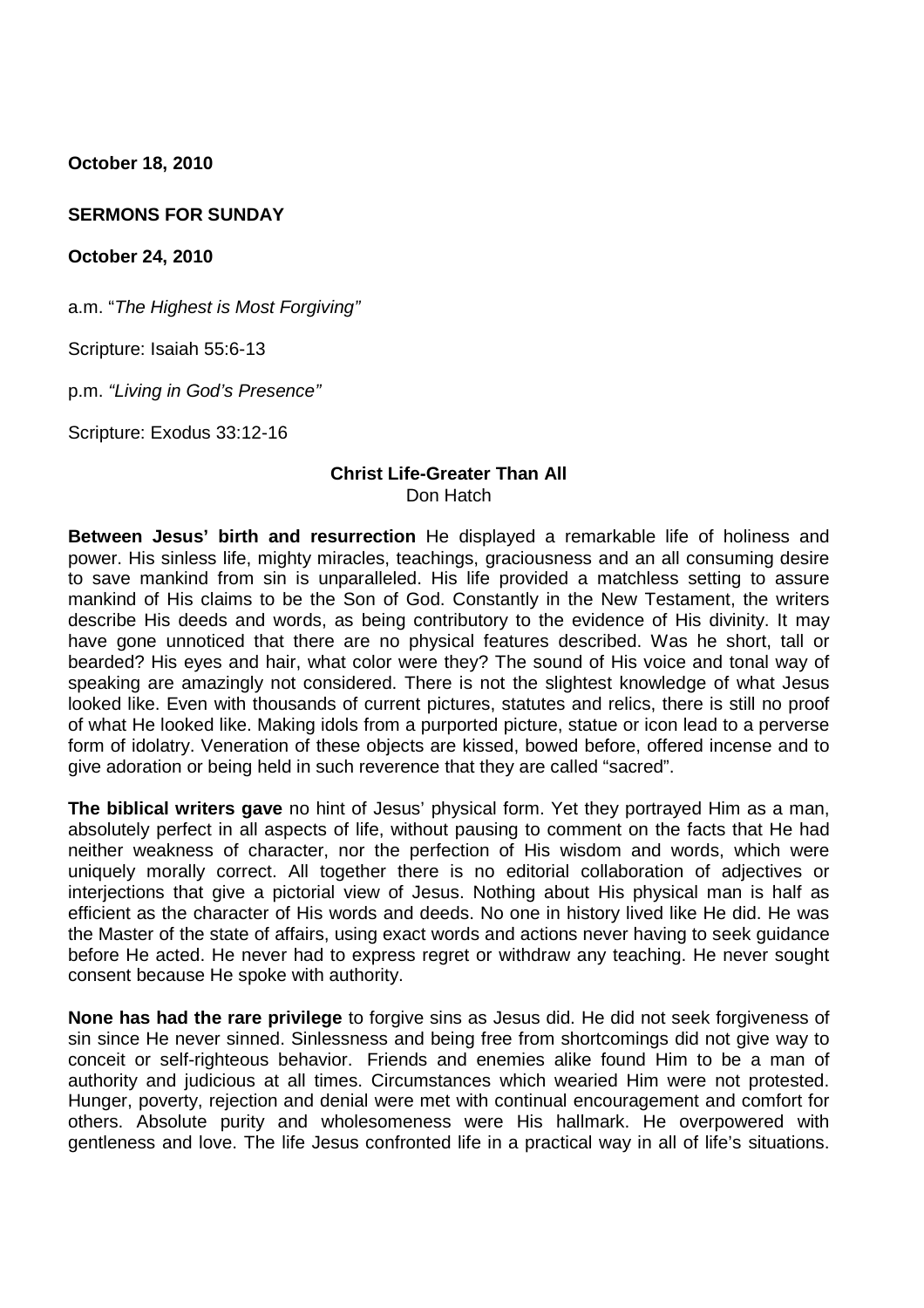He responded and acted in a holy way. No one has found a circumstance wherein they could say, "I could have done it better". Never were there weaknesses or rash responses which manifested fault in His character or person. He defined sin, pronounced the consequences which would befall anyone who sinned and without hypocrisy help all find a way out of the sin. All who read His life are drawn to the fact that He was a perfect pattern for life and happiness. His example is followed by millions because he is no less human that we and yet always God with us. He made it plain that His life was a perfect guide and example to be followed.

**Disciples of Christ accept the idea** that they must walk even as He did walk (1 Jn 2:6). They too, must have the mind of Christ in them (Phil 2:5). Following in His steps is to live guilelessly, not reviling, nor threatening but judging righteously and acting with prudence (1 Pet 2:20-23). Fulfilling life in a sinless manner is astonishing. Jesus became the prefect guide and help for us in all situations of life. He was touched by all of our infirmities yet without sin (Heb 4:15-16). Because of Jesus mankind can approach the throne of God, finding grace and mercy in times of need. Jesus represented all men everywhere. He is the life giving spirit (1 Cor 15:45).

**Mankind awaits** the day that they will be as He has become (1 Jn 3:1-3; Rev 1:13). The incarnate body of Jesus was deposited in a borrowed grave and on the third day was bodily raised by the glory of God (Rom 6:1-11). He ascended back to the Father. Thus as the perfect, resurrected and glorified Son of man, the eternal Savior exists today at the right hand of the Father (Act 2:35-38). He has all power and glory (Matt 28:18-20).

**The teachings of Jesus define** His deity and contain the discourse on how an individual may become redeemed (1 Cor 1:26-31). All who heard Him testify to the gracious words that proceeded from His mouth (Lk 4:22). People were astonished at His authority and power (Mat 7:28, 29; Lk 4:32). His enemies said, "Never man spake like this man" (Jn 7:46). His was a mind of inexhaustible wisdom and guidance in all things. He grew in quaint and a homely environment. Without money, arms, science or formal learning Jesus spoke such words of life as were never spoken before or since. He produced an effect which has spanned time, culture and race of men. His teachings were beyond orators or poets. Without writing a single word He caused minds and hearts to fill volumes of commentaries, sermons, songs, learned books on languages praising Him and His mighty works. No great life passed so swiftly, humbly and exceptionally so as to excite in mankind a will to alter their sinful course. Jesus' teachings are universal and lasting. We are justified in calling attention to Him. His works were greater than a mere mortal man. He redeemed souls, changed lives, transformed characters, exalted His Father. There is no one greater!

# **FAMILY CARE: A Message from Our Shepherds**

Roland and Rose Mohsen have been laboring for the Lord in France for over 30 years. They have sacrificed a lot to live and work in a difficult and materialistic city. God has blessed them with great accomplishments and success. They have not only spent most of their adult life in Paris, but many week spreading the gospel throughout the French world. I have included part of their report:

On September 13<sup>th</sup>, I baptized Helene Tran 84 years old Thai woman; she is the mother of Ann Tran, and it was a wonderful for day for all of us, to see an elderly impatient to obey the Gospel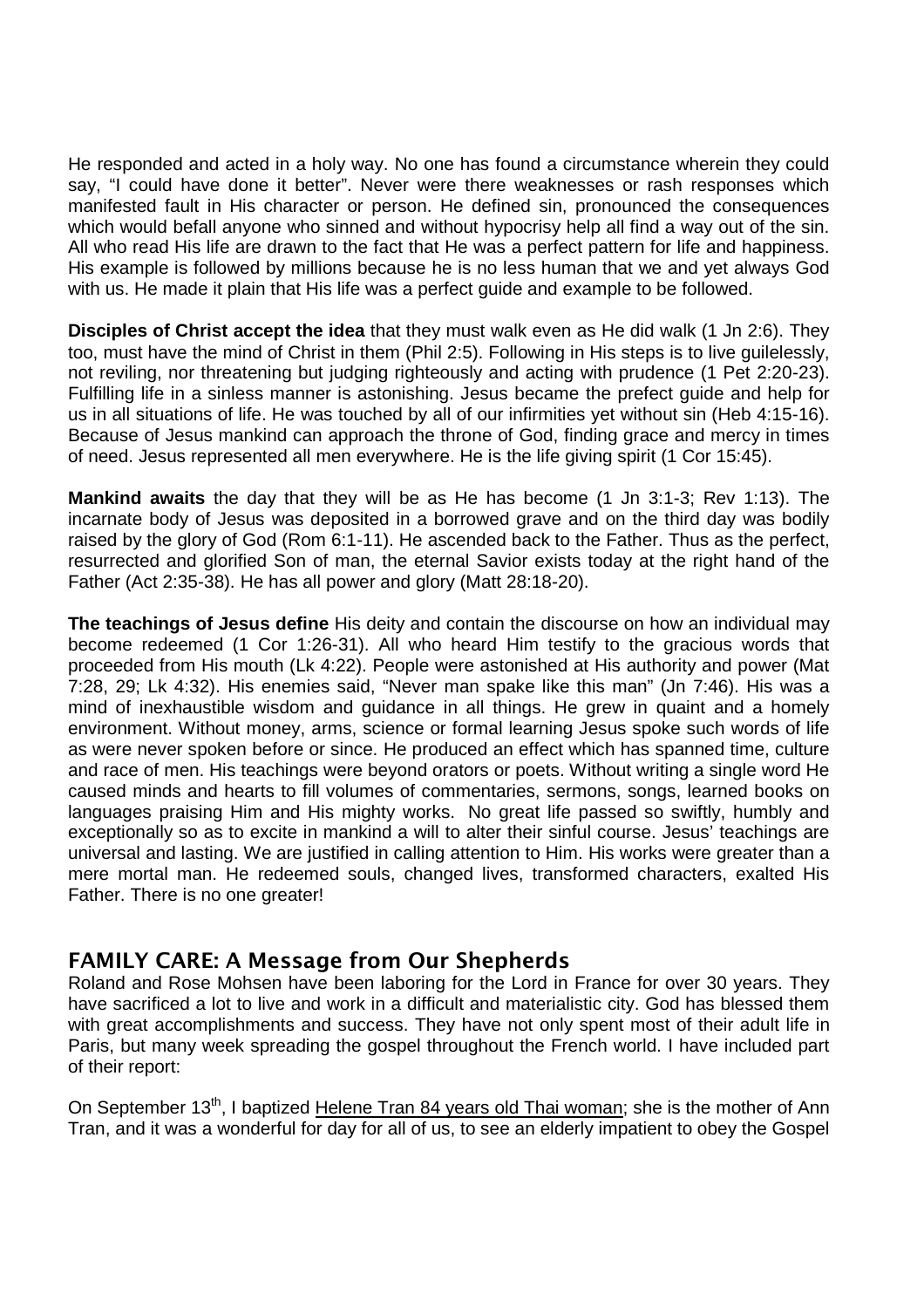like she did. I also studied for over two hours with another Thai woman in her forties. This woman has visited worship on few occasions. We are continuing our weekly studies with Franck and Liva and on Saturday morning with Giovally the son of Cirline who his getting chemo treatment following her breast cancer. From the website we had three families visiting the church, and every month more than 3,000 people visit our website. In September alone, we had people from 29 different nations visit the site and the most they downloaded or watched is the "History of the Church Reformation and Restoration".

This month I put our new presentation that I finally finished "The Project of God for Humanity" on our website. I began a new one, "Can We Reestablish the Original Church in the 21st Century". This past two months we have three people place membership, Pat Stagner from TN who is in Paris for three months, Theresa Sanders who come from N. Carolina, to study French Pastry and Eliane Zingg from Switzerland will be with us for a year improving her French.

We are continually thankful unto God, for your love and concern for the lost souls in the French world and for all that you are doing for us, so we can continue to teach the wonderful Gospel to lost souls.

May God richly bless you and keep you. ~ Roland

As you can see they have not let the difficulties of their financial losses slow their enthusiasm to keep working for the Lord. Roland is utilizing the internet to preach and explain God's word. He is baptizing the lost and encouraging brethren to place membership with them. Please remember them in your prayers and may they regain some of their lost financial support.

~ Richard Renfro

#### **\*\*\*\*\*\*\*\*\*\*\*\*\*\*\*\*\*\*\*\*\*\*\*\*\***

**"**Keep back thy servant also from presumptuous sins; Let them not have dominion over me: Then shall I be upright, And I shall be clear from great transgression. Let the words of my mouth and the meditation of my heart Be acceptable in thy sight, O Jehovah, my rock, and my redeemer" (Ps 19:13, 14 ASV).

# **SOUTHSIDE CHURCH OF CHRIST LECTURESHIP**

**The religion of the New Testament** differs from all others because it affects and appeals to those who want to govern their hearts, souls and minds. Other systems of religion have a power of their own nature, but the gospel distinctively is constrained by the affections which motivate and control the soul, bringing it into submission to the gospel's loving claims. The divine revelation is not neglectful of any part of our being. It appeals to reason, instruction, truth and addresses the type of walk we should desire. The New Testament speaks to reverence, blessings of fellowship with God and expectation, after a faithful life, of a home beyond ready to be revealed from heaven. Men, being the object of God's attentions, are awakened to godly desires and aware of diversions which cause stumbling. The light metaphorically represents illumination and direction for the soul of man. The **Lectureship in Lubbock Texas at the Southside Church of Christ** considered "*Walking In The Light*" this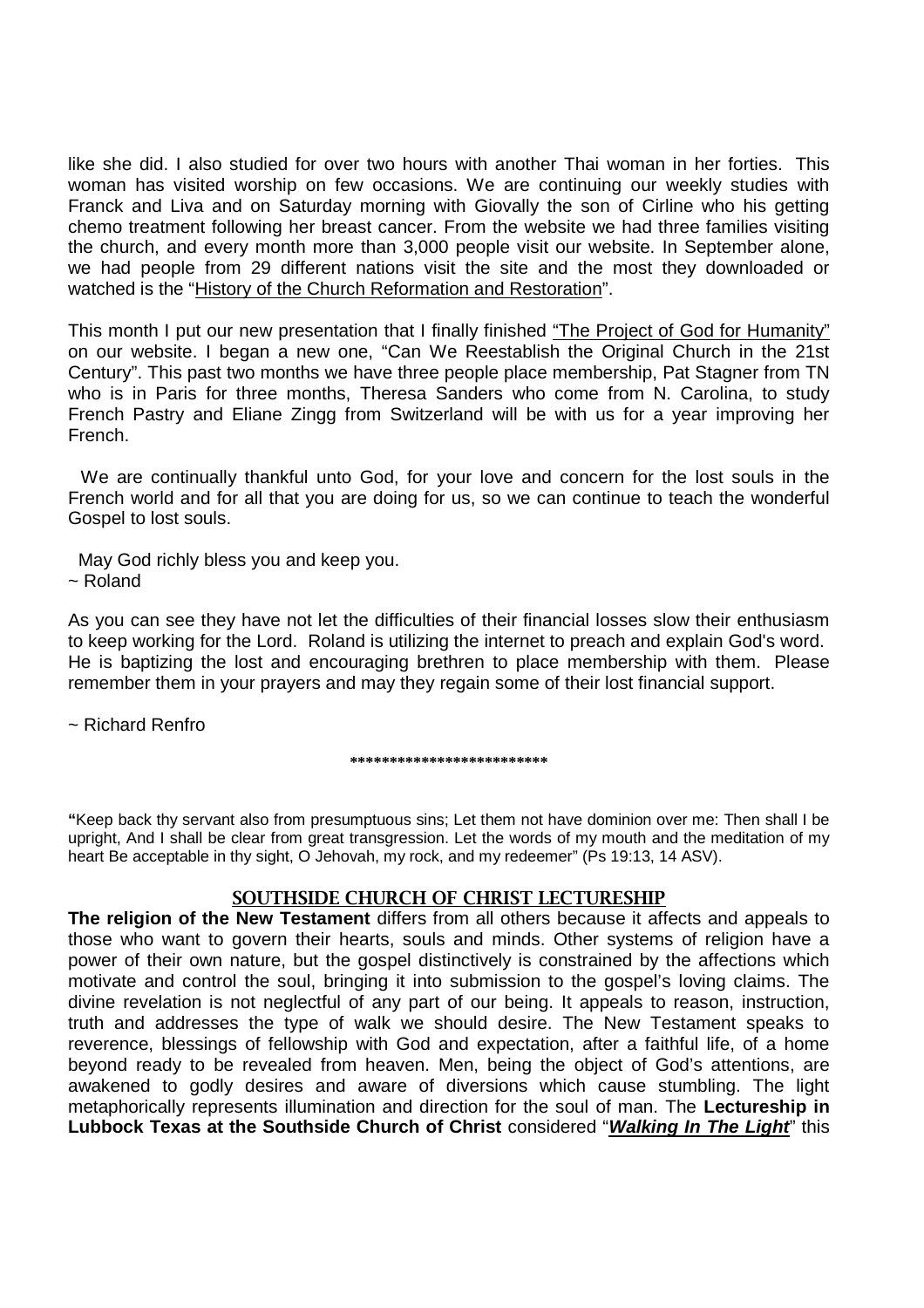year. Each lesson dealt with an aspect of light. Foremost was the life a Christian will have as one who walks in fellowship with God.

**Each lesson was dovetailed** into the theme "Walking in the Light". **Brother Tommy Hicks** did a masterful job of coordinating lessons so that speakers did not have to be redundant in their material. Each lesson suggested the general theme and gave detailed information about the text which was assigned. Sister Sue Hicks did so many things I doubt if I could list them. She is a wonderful wife of a "preacher man".

**The setting down of the Christian** principles, essential features and distinctiveness of an individual, walking in the light helped those listening gain spiritual insights into the Christian they want to become. Great concern was shown for those who are lost and need to have the light manifested unto them. The lessons were bound together, presenting the "truth in love". The distinctiveness of walking in the light was related to daily circumstances each Christian and non-Christian will face. The book which Brother Hicks produced is a valuable tool. The lessons it contains will help those "bound for glory" and those seeking to know what glory is.

**Countless unnamed "heroes of the faith**" were behind the scenes making the Lectureship go smoothly. Brothers and sisters took vacations and gave up time to feed, house and assist all that came. Young families were a part of the audiences. Students and faculty from **Southwest School of Bible Studies** attended. It was good to see that future generations of Preachers are hearing these unique lessons. A young man, in his teens, from Lubbock introduced Brother Robert Taylor, a faithful man, in a much older generation. He was dressed properly, poised and did his work with dignity. Without notes he gave a brief history (it is a long and faithful history) of his life and education. He demonstrated the interest and the uniqueness of young men who will one day be either a Preachers, Elders, Deacons, Bible School Teachers and faithful member of the body of Christ.

**Individuals and families** came from great distances to attend the Lectureship. We had time to get acquainted and learn of other faithful congregations across our Brotherhood. Lectureships with faithful brethren are worth the "Go"!

~ Don Hatch

# **GREETER ASSIGNMENTS**

**Sunday, October 24, 2010**

*Front foyer:* Mike & Elizabeth Garrison

*Back foyer:* JC & Dessie Ross

**Sunday, October 31, 2010**

*Front fover:* Robert & Betty Ruckman

*Back foyer:* Max Melton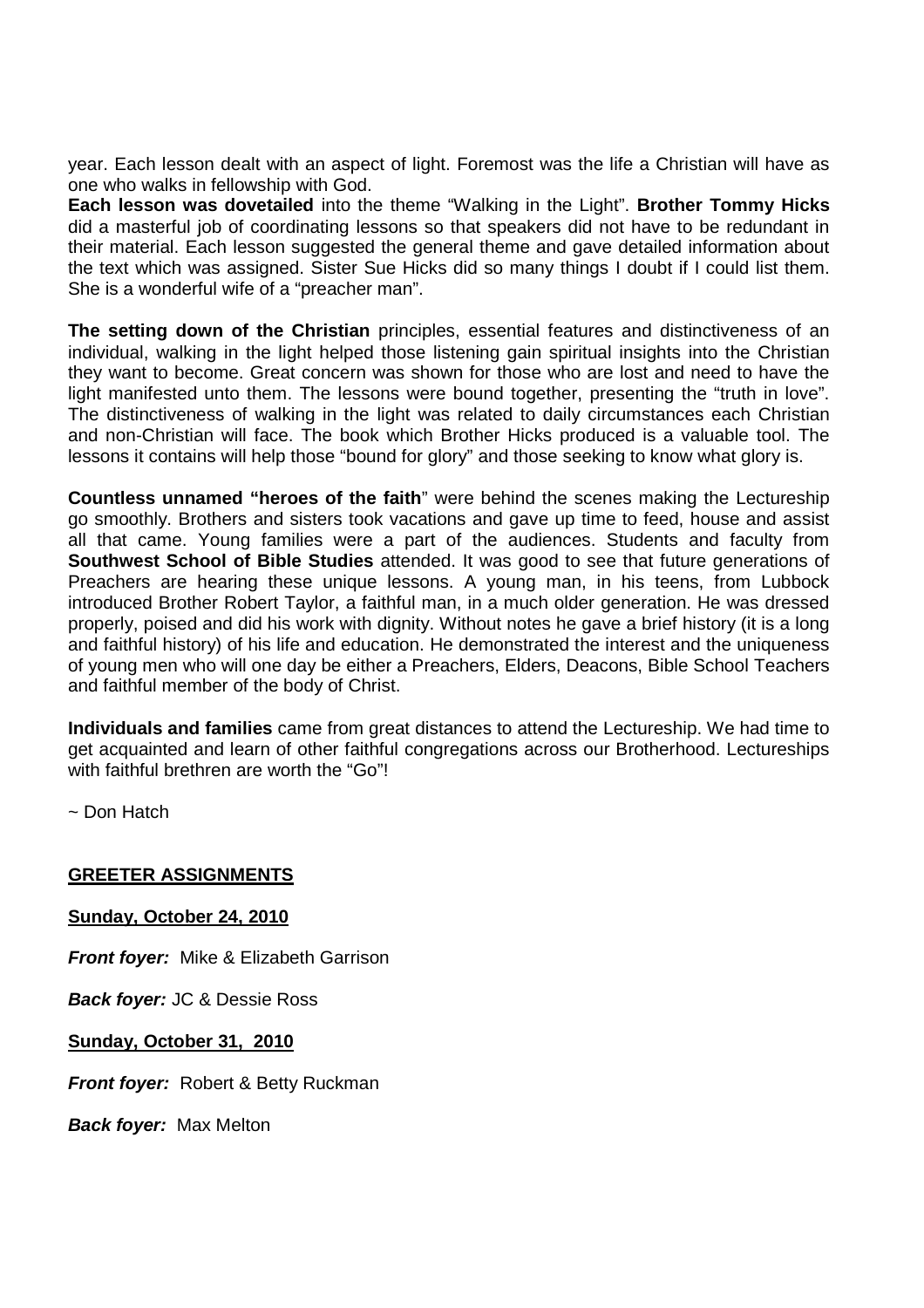# **Family News:**

# **MISSION PRINTING**

Mission Printing will meet **Sunday** at 4:00 p.m. in the Jr. Auditorium.

# **SINGING SESSION**

The singing class will meet **Sunday** in room #116 at 5:15 p.m.

# **MENS' GATHERING/DEVOTIONAL**

The **Monday morning** devotional will meet at 6:00 a.m. in the Annex.

# **NEW ARRIVALS**

New issues of the Gospel Minutes are available in the front foyer.

## **RESPONSE**

Don Hancock responded to the Lord's invitation for prayers for him & Judy during this difficult time.

# **LADIES**

Ladies' class will meet **Tuesday**, **October 26th** at 9:30 a.m. with the lesson "Conduct Yourself in a Worthy Manner" by Marinell Zaun.

Ladies' ½ Day April 30, 2011; "Legacy of Woman Across Time": Biblical Women in God's Service (OT & NT), Modern Christian Women. What will be your legacy? Speaker: Beverly **McKey** 

# **CHRIST'S HAVEN**

The Christ's Haven van will be picking up groceries on November  $2<sup>nd</sup>$ ; if you would like to participate, please take a bag with a list of items needed attached from the front & back foyers, fill them, & bring them back to the building by Sunday, October 31<sup>st</sup>.

# **TAPES ARE AVAILABLE**

In the study of the Minor Prophets with Brother Hatch, the theme of "Practical Lessons of Permanent Value" is being studied. Lessons have been taped & are available. If interested, please complete a tape order form. The book of Amos is complete; Obadiah will be next.

#### **CONGRATULATIONS**

Ivy Paul's grandson, Vijay, was recently married. We pray for this couple and their work for the Lord. Vijay has baptized a dozen souls this year.

# **THANK YOU**

Thank you for your prayers for comfort during our time of grief. God bless, the family of Lee Roy Bufe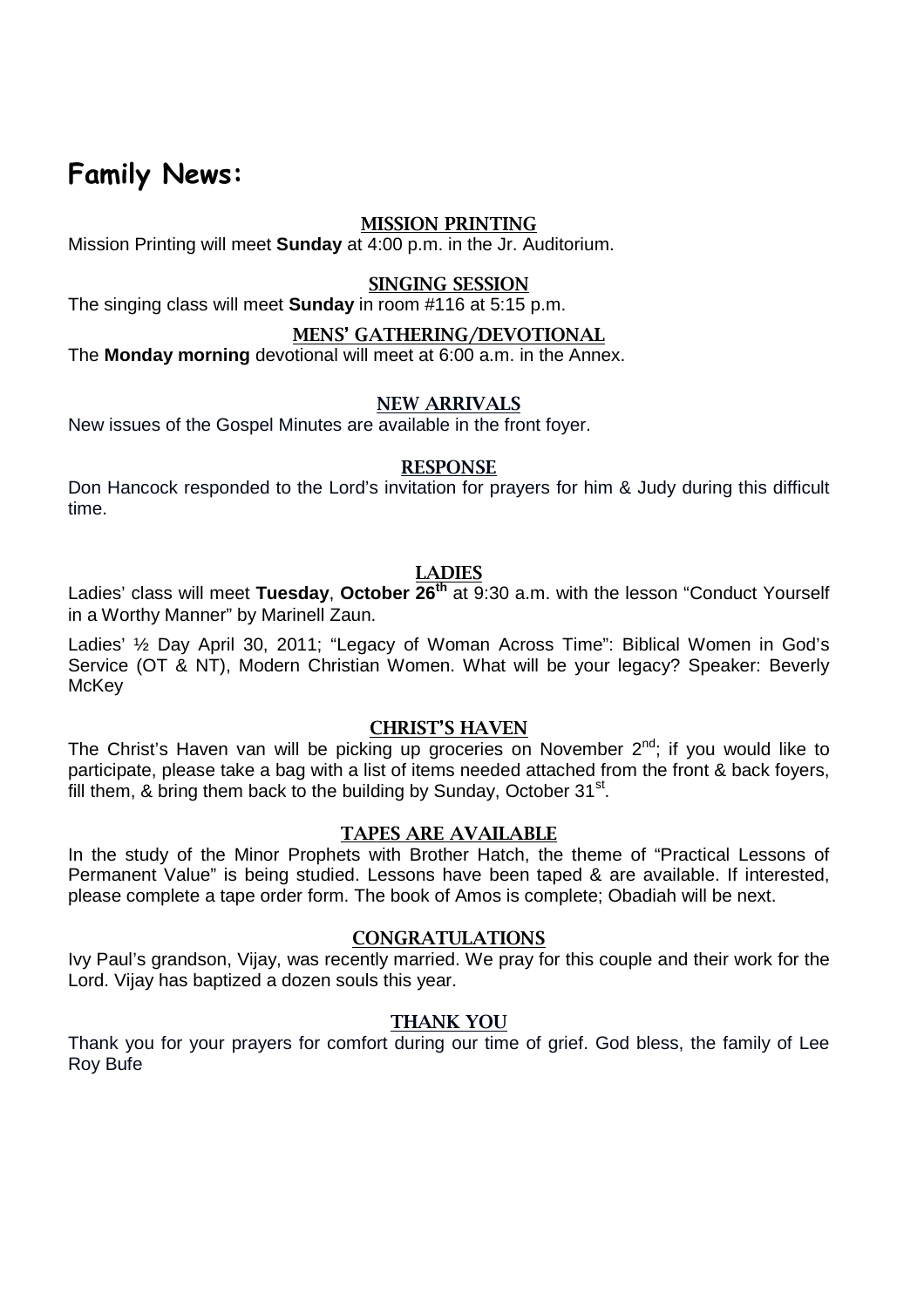# **WITH SYMPATHY**

Marcella Porter's brother-in-law passed away early last week.

The mother of the Webb's brother-in-law passed away yesterday morning.

# **NEWS OF THE SICK**

**∙Marjorie Bennett** will have a defibrillator put in on Dec. 1<sup>st</sup>.

**∙Grady Fowler** is having high blood pressure issues.

**∙Judy Hancock** is under 24-hour hospice care at home.

**∙Kati Mimms** is experiencing a reaction to a new medication.

**∙Frances Tipton** continues to suffer with a great deal of pain.

**∙Myrtle Wade** is now home.

**∙Ira Wolfe** is ill at home; he has an appointment at the VA this week.

**∙CD Hancock** (Don's dad) is under hospice care in Odessa.

**∙Linda Lowman** (Elsie Nanney's daughter) is in Methodist Hospital/Desoto, room #A3102.

**∙Dorie Winniford** (Kim Mayer's aunt) has only days left of life.

# **CONTINUOUS PRAYER CONCERNS:**

Evelyn Armstrong, Erma Lee Baker, Bobby Bowen, Fauna Garrett, Billie Gilliam, Don & Judy Hancock, Jean Kelly, Jack & Frances LaFerney, Garldean Latham, Tom Prince, Jan Smithson, Thomas West, Brad Anderson (Bill Paschall's friend), Gail Hieronymus (Mike Garrison's daughter), Johnny Williams (Bobbie's son).

# **CALENDAR OF EVENTS**

# **Be sure and mark your calendar -**

- · October 24: Mission Printing in the Jr. Auditorium at 4:00 p.m.
- October 247: Singing class in room #116 at 5:15 p.m.
- · October 26: Ladies' Bible Class at 9:30 a.m.

# **LORD'S TABLE/MORNING SUNDAY A.M. PRAYERS**

James Gilliam Robert Taylor Marvin Brown Denzil Myers<br>
Stan Selby Max Melton<br>
Max Melton Max Melton Marghn Henry Seidmeyer Cherrol Allen Glen Glen Kelly<br>Thomas Rathbun Glil Paschall Glen Glen Kelly Staiah 55:6-13 Thomas Rathbun Bill Paschall Isaiah 55:6-13 · Jerry Baker<br>·Dorris Walker

JC Ross Darrell Allen

 $-Bobby$  England

**Front Table Rear Table Rear Table** Richard Renfro<br> **Richard Renfront Contract Rentro**<br> **Richard Renfront Rear Table** 

# Keith Vaughn **A.M. SCRIPTURE READING**<br>Derrol Allen **Contain Communist Contains Contains Contain**

**A.M. SONG LEADER**

Garl Latham